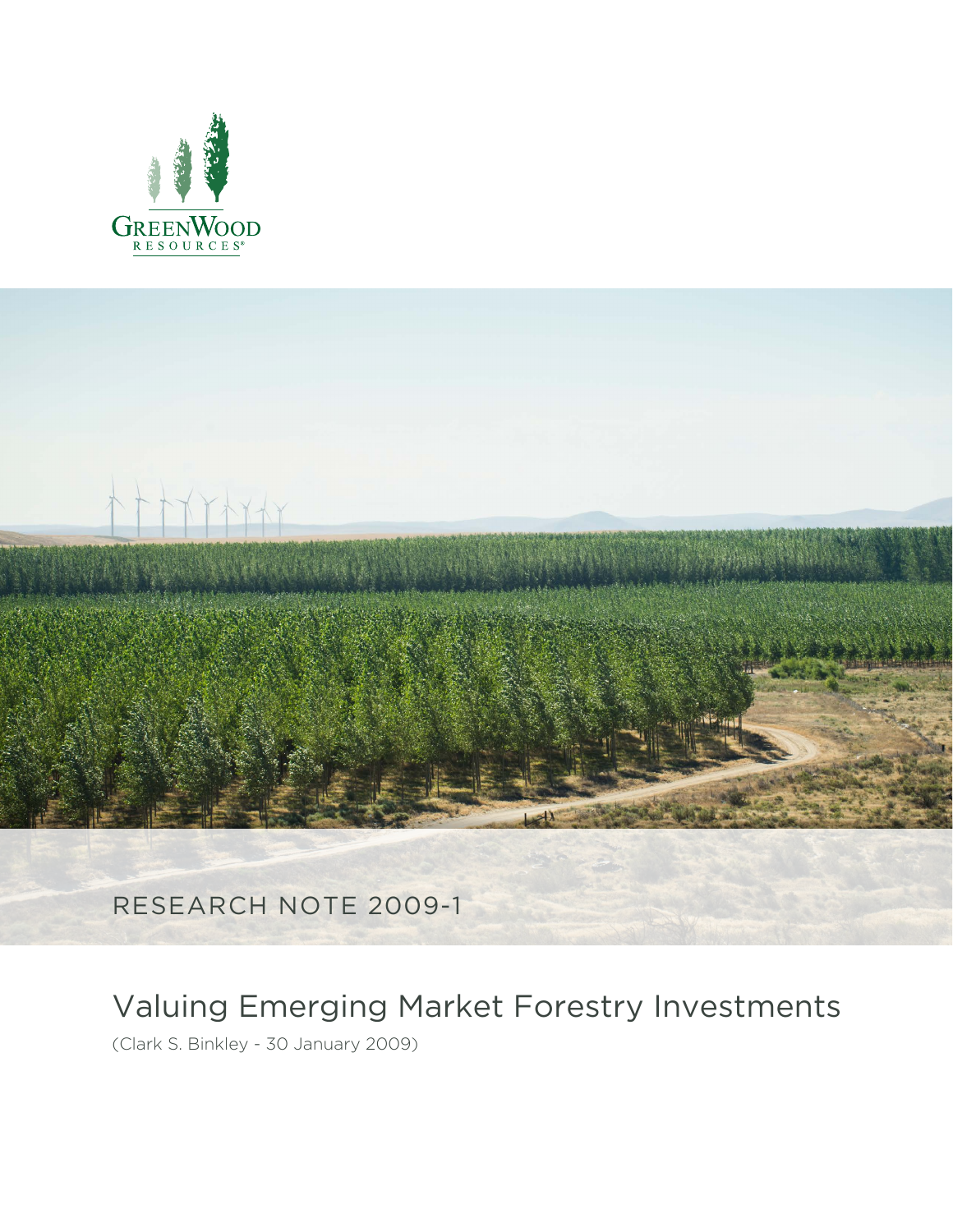

# **GreenWood Resources**

**Research Note 2009-1**

# **Valuing Emerging Market Forestry Investments**

**Clark S. Binkley 30 January 2009**

## **I. Introduction**

The methodologies for valuing forestry assets have been adapted from those used for valuing more conventional real-estate assets (e.g. residences, office buildings, hotels, apartment buildings), and therefore rely on three basic approaches: comparable sales, income and replacement cost. The replacement-cost approach is rarely used in forestry due to the long time periods involved in "replacing" a forestry asset. The comparable-sales approach is difficult to apply in emerging market countries: (i) there are relatively few transactions, (ii) the details of the transactions that do take place are generally not reported, and (iii) the transactions differ so markedly from one another that it is difficult to claim that any are "comparable" to the asset of interest. The paucity of data forces valuations of emerging market forestry investments to rely on the income or discounted cash-flow ("DCF") approach. Applying the DCF approach requires estimates of cash flows, estimates of the appropriate discount rate, and the conversion of non-USD cash flows and values back to USD. This note describes our approach to each of these issues. We note in passing that our methodology is consistent with the International Financial Reporting Standard IAS 41 (Agriculture).<sup>1</sup>

<sup>&</sup>lt;sup>1</sup> International Accounting Standard 41 (Agriculture). Available at <http://www.iasb.org/NR/rdonlyres/86E09784-F30D->4DBC-B7BC-64C8B94C5B8D/0/IAS41.pdf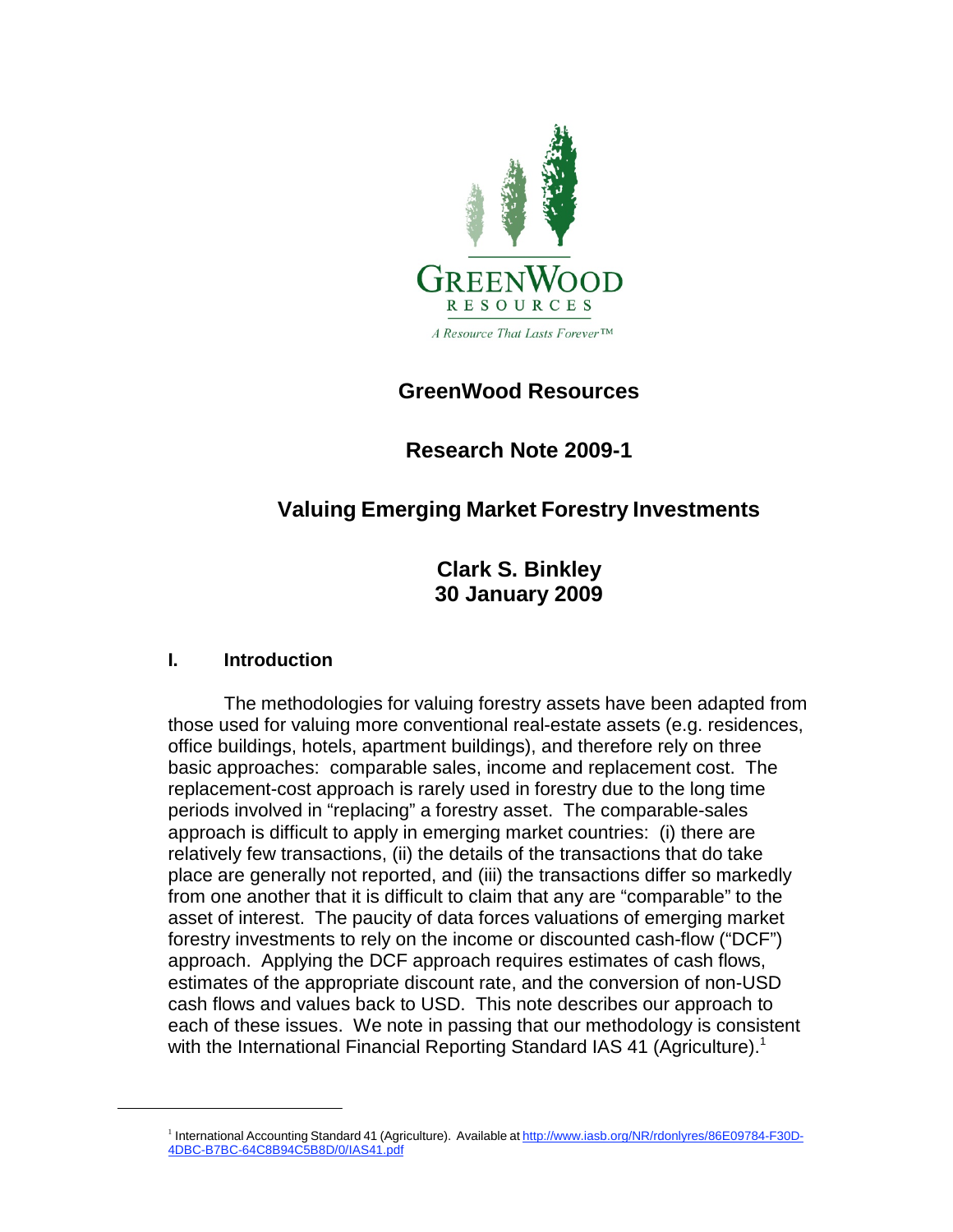## **II. Cash Flows**

We adopt the practice that is standard in forestry valuations of estimating all cash flows in *real* (i.e. net of inflation) terms. This convention has long been practiced because of empirical evidence that forestry returns are highly correlated with unexpected inflation. $^2\,$  Using real cash flows makes it difficult to properly calculate income taxes, but at the moment this is not a major source of error in our valuations.

We forecast cash flows in their natural currencies. Costs are typically forecast in local currency (despite the fact that the cost of diesel fuel—an important component of logging costs—is typically denominated in USD). Revenues are forecast either in local currency or USD depending on the denomination of receipts. In keeping with the long production periods for forestry assets, cash flows are forecast for long periods—several decades based on sustainable harvest schedules. Costs are generally held constant in real terms at current levels. For the 2008 valuations, we held prices constant for two years at the relatively low 2008:4 levels, with a return to trend after that time.

### **III. Discount Rate**

Throughout we assume all-equity discount rates (as at 31/12/2008 none of our investments include a material amount of debt) for cashflows denominated in USD. To the extent appropriate we incorporate projectspecific risk (e.g. forest fires) explicitly in our cash-flow models and do not adjust the discount rate to account for these. It can be easily shown that the simple approach of adding a "risk factor" factor to the discount rate is equivalent to assuming that same annual probability of total loss—even in devastating forest fires this is too extreme an assumption.

To estimate the appropriate discount rate, we adapt the methodology developed by Aswath Damodaran. 3 We start with a benchmark of US returns and then add the relevant sovereign spread to reflect the risk of investing in a specific country. We adjust this spread to reflect the project's exposure to the domestic economy.

The benchmark US returns are for forestry assets is set based on an analysis of the timberland valuation information data collected by the National Council of Real Estate Fiduciaries ("NCREIF")<sup>4</sup>. A "real estate" model of returns is used to infer the discount rate implied by the current valuations. <sup>5</sup> As at 31/12/2008, this calculation provided a real discount rate for US timberland of about 5.0% on a real, unlevered, pre-fee basis.

<sup>&</sup>lt;sup>2</sup> Washburn, C.L. and C.S. Binkley. 1993. Do forest assets hedge inflation? Land Econ. 69: 215-224.<br><sup>3</sup> A. Damodaran. 2003. Country Risk and Company Exposure: Theory and Practice. J. Appl. Finance. Fall/Winter 2003. Website data available at [http://pages.stern.nyu.edu/~adamodar/](http://pages.stern.nyu.edu/%7Eadamodar/)

<sup>4</sup> <http://www.ncreif.com/indices/timberland.phtml>

<sup>&</sup>lt;sup>5</sup> see, e.g., M. E. Aronow, T. Starr, M. Mattox, C. Washburn and C. Binkley. 2005. Are timberland returns falling? Here's what the data say. Hancock Timber Resource Group **Research Paper**, 7 March 2005.; Binkley, C.S., M. E. Aronow, C. L. Washburn. 2006. Timberland: the natural alternative. Ch. 10, pp. 231-246 in, B. J. Greer, ed**. Handbook of Inflation-Hedging Investments.** (McGraw Hill: New York).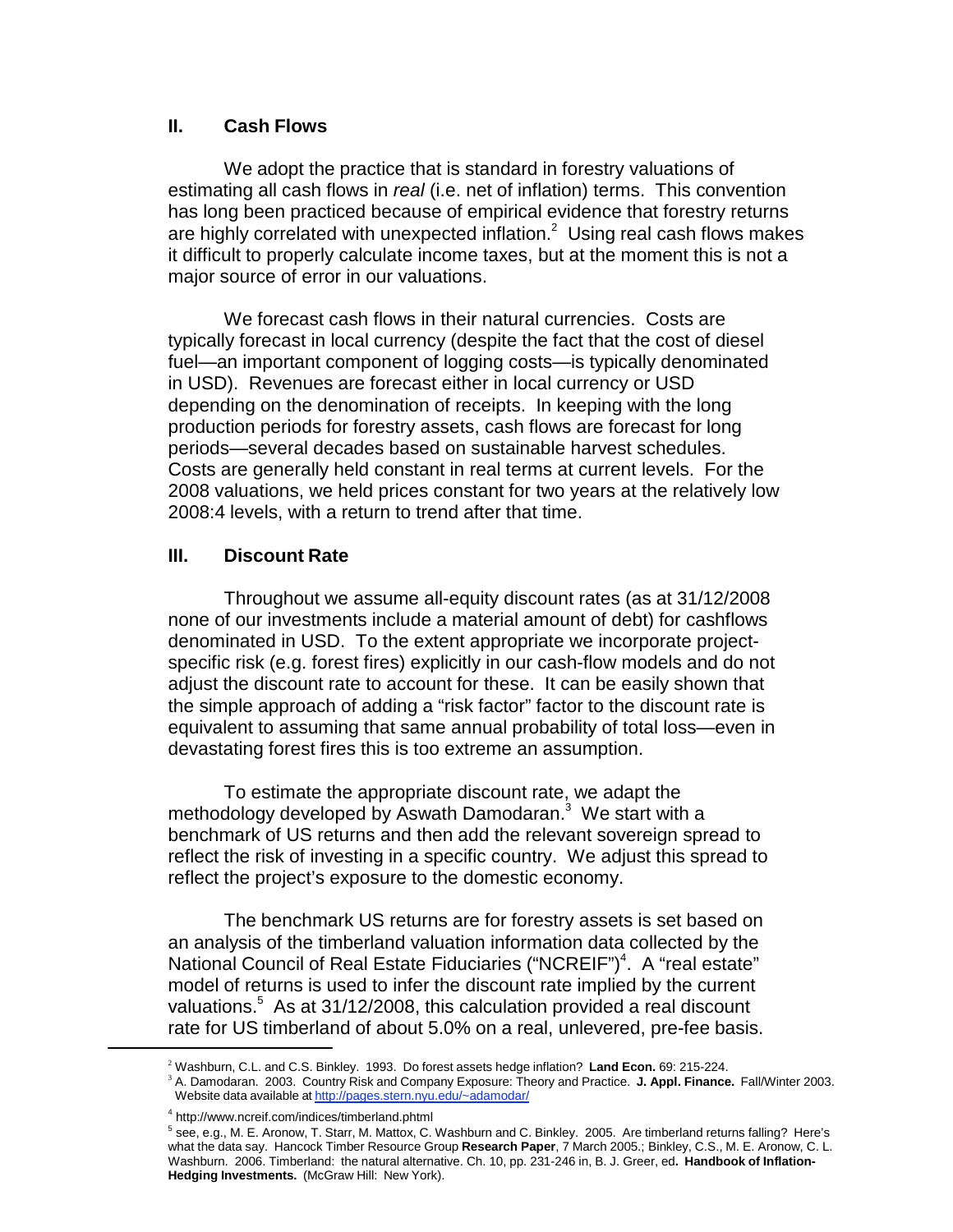The NCREIF data reflect annual appraisals of US timberland properties. As a result of the well-known backward-looking bias of appraisal-based valuations, inferences drawn from these data do not necessarily reflect discount rates at year end, but rather an average for the prior year. To account for this bias, we considered the timberland enterprise value ("TEV") of publicly traded, timberland-intensive US firms (e.g. PCL, PCH,RYN) on that basis that public-equity and private-equity values are subject to arbitrage, and the public-equity values are a better measure of contemporaneous market perceptions of timberland returns. The extreme financial dislocations at in 2008:4 resulted in significant downward movements of TEV from 30% to 50%. A simple calculation shows that this reduction in TEV implies a comparable increase in the discount rate. For that reason, we assume that the real discount rate for US timberland as at 31/12/2008 is 8%.

Several of our investments involve manufacturing as well as forestry assets. Our valuations consider the combined forestry and manufacturing cash flows, so the discount rate needs to reflect a weighted-average cost of capital ("WACC") to account for the relative portions of the asset value in each of forestry and manufacturing. We set the manufacturing discount rate at 16% based on unlevered trend ROE comparables from North American forestry products manufacturing as compiled by various securities analysts. This is a *nominal* discount rate, so we need to adjust for inflation. To do so, we consider the spreads between nominal and real yields on 10-year constant maturity US Treasuries, and assume the best estimate of US inflation is nil at the moment, subject to revisions in the future. $6$  This provides a higher discount rate than might be justified, and a conservative estimate of value.

To this base weighted-average cost of capital for each asset, we add a sovereign spread adjusted by the export exposure of the particular asset. The sovereign spread reflects the investment risk of a particular country.<sup>7</sup> We use the spread on  $US$ -denominated debt to extract the currency risk which we treat separately. Damodaran's principal

 $^7$  The six-month average of spreads of USD-denominated long bonds in each country; Bloomberg: JPMorgan EMBI

Aronow, M.E., C. Washburn and C.S. Binkley. 2004. Explaining timberland values in the United States. **J. Forestry** (January, pp 14-18).

<sup>&</sup>lt;sup>6</sup> See [http://research.stlouisfed.org/fred2/categories/115.](http://research.stlouisfed.org/fred2/categories/115) We use the monthly 10-year constant maturity series GS10 and FII10. As a result of the financial crisis, the two series have been quite erratic in the last several months. The difference stood at 0.6% as at November, 2008 0.2% in December and was plummeting. This measure of expected inflation may *understate* actual expected inflation (see, e.g. CT. Carlstrom and T.S. Fuerst. 2004. Expected inflation and TIPS. **Economic Commentary** (November). Federal Reserve Bank of Cleveland Research Department.). The University of Michigan Inflation expectations survey averaged about 3.5% for calendar 2008, with an abrupt decline in December to 1.7%. [\(http://research.stlouisfed.org/fred2/series/MICH/\).](http://research.stlouisfed.org/fred2/series/MICH/)) We expect that the massive amounts of fiscal and monetary stimulus will tend to increase inflation over the long term. Faced with this considerable uncertainty, we have accepted contemporaneous US inflation at 0% for 31/12/2008, with the understanding that is it likely to increase in future valuations.